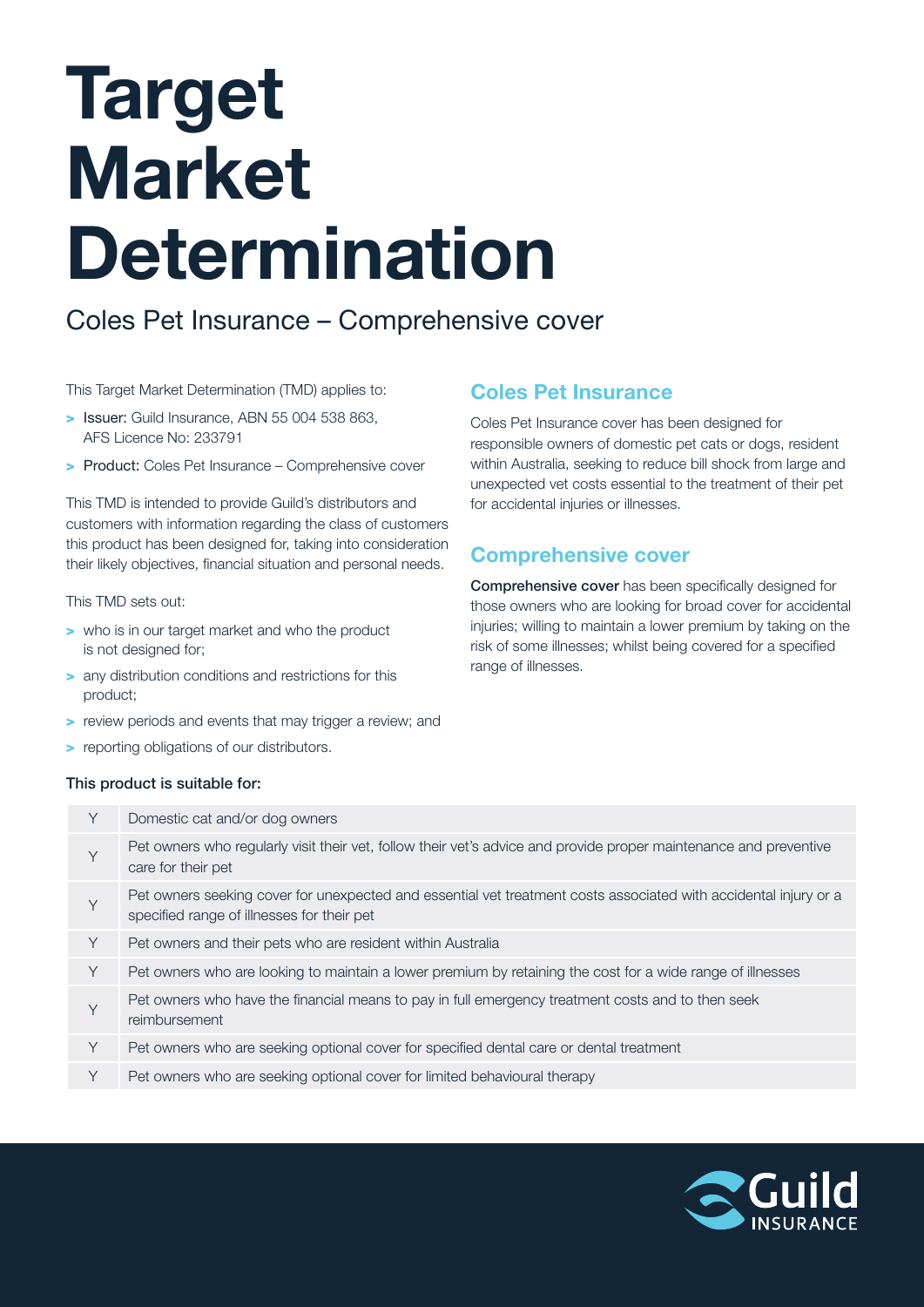# This product may NOT be suitable for:

| N. | Pet owners who are seeking full illness cover                                                                                                                               |
|----|-----------------------------------------------------------------------------------------------------------------------------------------------------------------------------|
| N. | Pet owners who are seeking cover for their pet's pre-existing conditions                                                                                                    |
| N. | Pet owners who are unwilling to carry the risk of accident or illness occurring during mandatory waiting periods                                                            |
| N  | Pet owners who are seeking cover for the first time, after their pet's 9th birthday                                                                                         |
| N  | Pet owners who are seeking cover for any treatment connected with breeding (whether commercial or not)                                                                      |
| N  | Pet owners who are seeking cover for any treatment connected with commercial use of their pet                                                                               |
| N. | Pet owners who are seeking cover for transplant or stem-cell treatment costs                                                                                                |
| N. | Pet owners who are seeking cover for elective treatment, including de-sexing                                                                                                |
| N  | Pet owners who are seeking to have claims for treatment costs paid directly to their vet in all circumstances.<br>We can only do this when their Vet agrees for us to do so |

#### Distribution Conditions

| <b>Distribution Conditions</b><br>& Restrictions | The product can only be purchased by:<br>obtaining a quote and completing an online application in the sales portal accessed<br>via the Coles website – coles.com.au/insurance: or<br>calling 1300 333 738 to obtain a quote and complete a purchase.<br>Both these sales channels are owned and managed by Guild Insurance. |
|--------------------------------------------------|------------------------------------------------------------------------------------------------------------------------------------------------------------------------------------------------------------------------------------------------------------------------------------------------------------------------------|
| <b>Distribution Method</b>                       | > The product may only be sold online or via telephone.<br>Any sale is subject to Guild Insurance's quote, bind and product eligibility criteria.<br>> Any advice provided is of a general nature only and does not take into consideration<br>the customer's objectives, financial situation or needs.                      |

# Review Triggers

| <b>First Review</b>                                                                                       | > 3 years from 5th October 2021                                                                                                                                                                                                                                                                                                                                                                                                                                                                                                                                                                                                                                                                                                                                                                                                                                                                                                                                                                                                                                                                                                                                                                                                                                                                                                                                                                                                                                                                                                                                                    |  |  |
|-----------------------------------------------------------------------------------------------------------|------------------------------------------------------------------------------------------------------------------------------------------------------------------------------------------------------------------------------------------------------------------------------------------------------------------------------------------------------------------------------------------------------------------------------------------------------------------------------------------------------------------------------------------------------------------------------------------------------------------------------------------------------------------------------------------------------------------------------------------------------------------------------------------------------------------------------------------------------------------------------------------------------------------------------------------------------------------------------------------------------------------------------------------------------------------------------------------------------------------------------------------------------------------------------------------------------------------------------------------------------------------------------------------------------------------------------------------------------------------------------------------------------------------------------------------------------------------------------------------------------------------------------------------------------------------------------------|--|--|
| <b>Periodic Review</b>                                                                                    | > At least every 3 years                                                                                                                                                                                                                                                                                                                                                                                                                                                                                                                                                                                                                                                                                                                                                                                                                                                                                                                                                                                                                                                                                                                                                                                                                                                                                                                                                                                                                                                                                                                                                           |  |  |
| <b>Other circumstances</b><br>that may trigger a review<br>of this document prior<br>to a periodic review | It is possible that certain events or circumstances may trigger a review prior to the<br>scheduled periodic review. This could include Guild Insurance becoming aware of:<br>> a material change to the product including Product Disclosure Statement, information<br>or assumptions upon which the target market was formulated;<br>a change of relevant law, regulatory guidance or industry code which has a material<br>$\geq$<br>effect on the terms or distribution of the product;<br>a determination of the Australian Financial Complaints Authority (AFCA), a court or other<br>$\geq$<br>tribunal which suggests that the target market may no longer be appropriate;<br>> the product is being distributed and purchased in a way that is significantly inconsistent<br>with this TMD;<br>> a significant increase in the number of or systemic complaints or claims issues relating<br>to the product received by us or reported by distributors;<br>> the nature and extent of feedback from distributors, customers or industry bodies which<br>is materially different to what we expected;<br>> data on claims, complaints or cancellations which suggests the target market may<br>no longer be appropriate; and<br>any significant dealings outside the TMD and which we consider reasonably suggests<br>that this TMD is no longer appropriate.<br>If any circumstances trigger a review of this document prior to the Periodic Review, then<br>this TMD will be reviewed within 10 business days of Guild Insurance first becoming aware<br>of such trigger. |  |  |